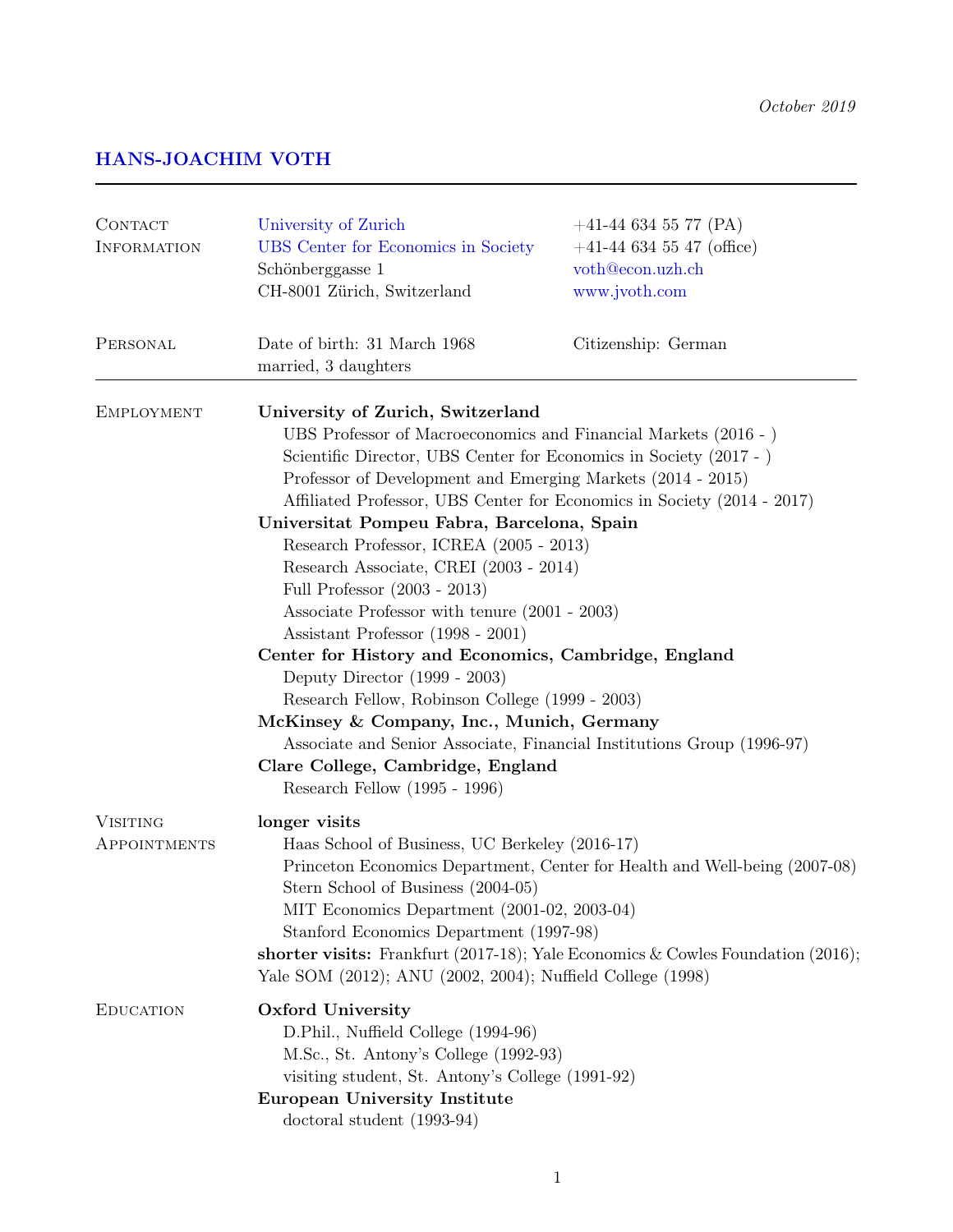### Freiburg and Bonn Universities

undergraduate studies in economics, history, and philosophy (1989-91)

# EDITORSHIPS • Joint Managing Editor, *Economic Journal* (from 2015).

- Editor, Explorations in Economic History (2013-2015).
- Associate Editor, *Quarterly Journal of Economics* (from 2011).
- Associate Editor, Journal of Economic Growth (from 2012).
- Editor, European Review of Economic History (2008-12).

**PRINCIPAL** DISTINCTIONS AND **HONORS** 

- Swiss National Science Foundation (SNF), research grant for the project 'Wages and Veteran Status: The Greatest Draft Lottery in History' (CHF 1,000,969; 2018-21).
- Baxter Visiting Fellow, Haas School of Business, UC Berkeley, 2016-2017.
- Swiss National Science Foundation (SNF), research grant for the project 'Debt into Growth' (CHF 497,783; 2015-2018).
- Albert Hirschman Award for 'Austerity and Anarchy' [with Jacopo Ponticelli] awarded by Foreign Policy for best writing in global political economy  $(2011).$
- Advanced Investigator Grant, awarded by the European Research Council (ERC), for the project 'Asset Returns in Times of Insecurity' ( $\epsilon$ 2.1 million; 2009-2014).
- Larry Neal Prize for the best article in 2010-11 in Explorations in Economic History [joint with Mauricio Drelichman].
- Fellow of the Royal Historical Society (from 2009).
- Philip Leverhulme Prize Fellowship  $(\text{\pounds}50,000)$  for outstanding researchers under the age of 36 (2001-04).
- Gino Luzzatto Prize (EHES) for the best dissertation in economic history  $(1996-1999)$ .
- Alexander Gerschenkron Prize (EHA) for the outstanding dissertation in international economic history (1996).

Research Cultural Economics; Political Extremism; The Economics of War; Long-Run Interests Growth; Sovereign Debt; Asset Market Volatility; Working Hours.

**KEYNOTE LECTURES** 

- Annual NFR Crafts Lecture, Warwick (July 2020, scheduled).
- Australasian Public Choice Conference, Brisbane (December 2019, scheduled).
- 1st Economic History Conference, University of Bologna (September 2019).
- GEP Conference on "Economic Integration in Historical Perspectives", Nottingham (September 2018).
- Econometric Society European Winter Meetings, Barcelona (December 2017).
- Sir John Hicks Lecture, Oxford (26.5.2016).
- Association for the Study of Religion, Economics, and Culture, European Meetings - Copenhagen (16.5.2016)
- Hong Kong Institute of Advanced Study (IAS) Distinguished Lecture (11.5.2015).
- MIT Departmental Seminar (12.11.2014).
- LACEA Political Economy Meetings, Bogota, Colombia (May 2014).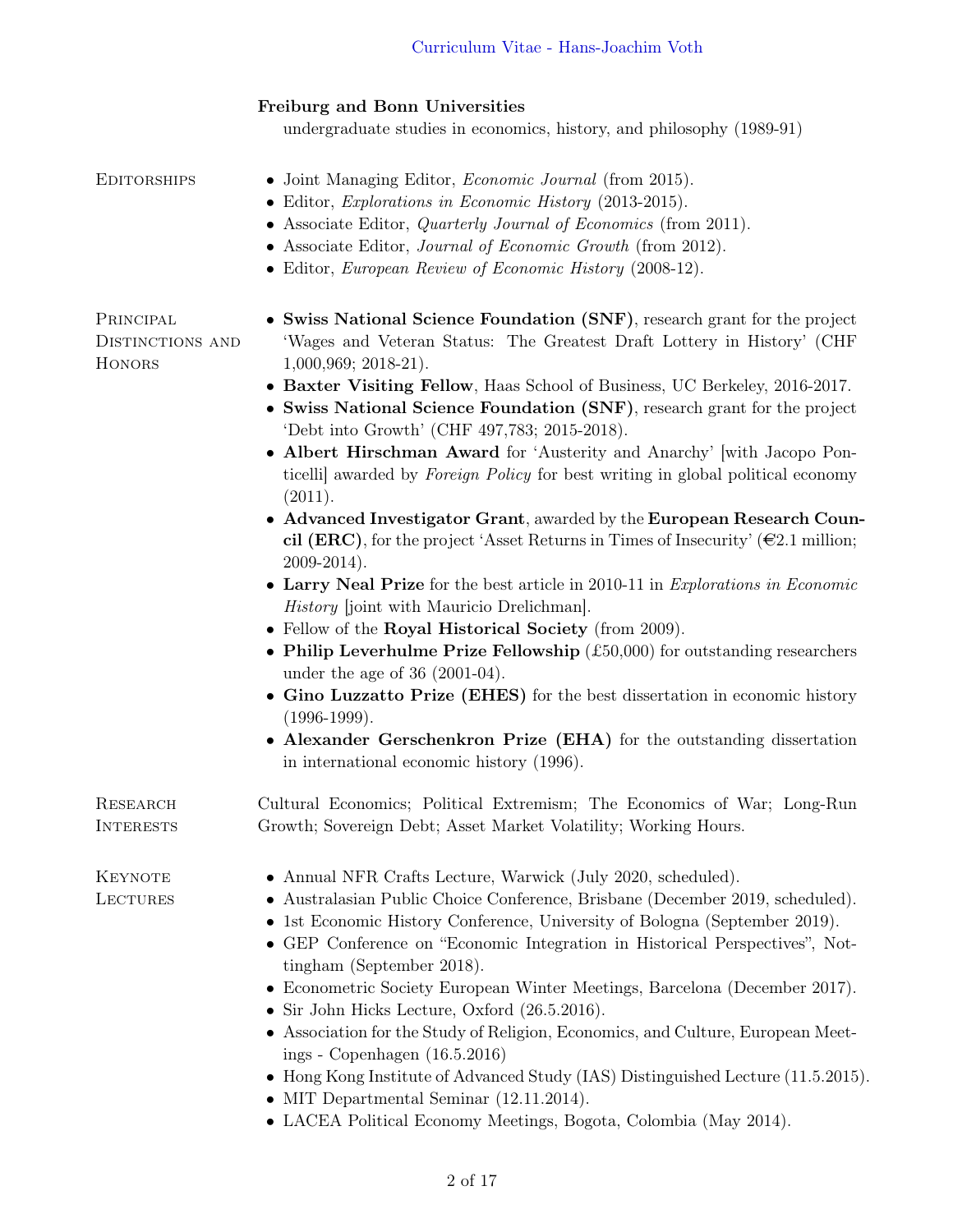- Political Economy Conference, Universidade Nova, Lisboa, Portugal (May 2013).
- R.H. Tawney Memorial Lecture, Economic History Society Annual Conference, Cambridge, UK (April 2011).

SCHOLARSHIP Current working papers

- 'Rage against the Machine: Social Unrest and Labor Saving Technological Change in Industrializing England' [with Bruno Caprettini], conditionally accepted, American Economic Review: Insights.
- 'Killer Incentives: Relative Position, Performance and Risk-Taking among German Fighter Pilots, 1939-45' [with Philip Ager, Leonardo Burzstyn, and Lukas Leucht, revise and resubmit *Review of Economic Studies*.
- 'Highway to Hitler' [with Nico Voigtländer], revise and resubmit, **American** Economic Journal: Applied.
- 'From Finance to Fascism: The Real Effects of Germany's 1931 Banking Crisis' [with Sebastian Doerr, Stefan Gissler, and Jose-Luis Peydro], CEPR dp12806.
- 'Reprisals Remembered: German-Greek Conflict and Car Sales During the Euro Crisis' [with Vicky Fouka], CEPR dp 9704 [updated Oct. 2018].
- 'Debt into Growth' [with Jaume Ventura], NBER wp 21280, updated 2017.

### "Top 5" and general interest journals

- 'Bowling for Fascism: Social Capital and the Rise of the Nazi Party' [with Shanker Satyanath, Nico Voigtländer. Journal of Political Economy 124(2) (2017): 478-526.
- 'Leverage and Beliefs: Personal Experience and Risk Taking' [with Peter Koudijs]. American Economic Review 106(11) (2016): 3367-3400.
- 'State Capacity and Military Conflict' [with Nicola Gennaioli]. Review of Economic Studies 82(4) (2015): 1409-1448.
- 'Nazi Indoctrination and Anti-Semitic Beliefs in Germany' [with Nico Voigtländer], Proceedings of the National Academy of American Science  $(PNAS)$  112 (26) (2015): 7931-36.
- 'Numeracy and the Impact of High Food Prices in Industrializing Britain, 1780- 1850' [with Jörg Baten and Dorothee Crayen], **Review of Economics and** Statistics 96(3) (2014): 418-30.
- 'How the West 'Invented' Fertility Restriction' [with Nico Voigtländer],  $Amer$ ican Economic Review 103(6) (2013): 2227–2264.
- 'The Three Horsemen of Riches: Plague, War and Urbanization in Early Modern Europe' [with Nico Voigtländer], Review of Economic Studies 80 (2013): 774-811.
- 'Persecution Perpetuated: The Medieval Origins of Anti-Semitic Violence in Nazi Germany' [with Nico Voigtländer], Quarterly Journal of Economics 127(3) (2012): 1339-1392.
- 'Betting on Hitler: The Value of Political Connections in Nazi Germany' [with Thomas Ferguson], Quarterly Journal of Economics  $123(1)$  (2008):  $101-$ 137.
- 'Riding the South Sea Bubble' [with Peter Temin], American Economic **Review** 94(5) (2004): 1654-68.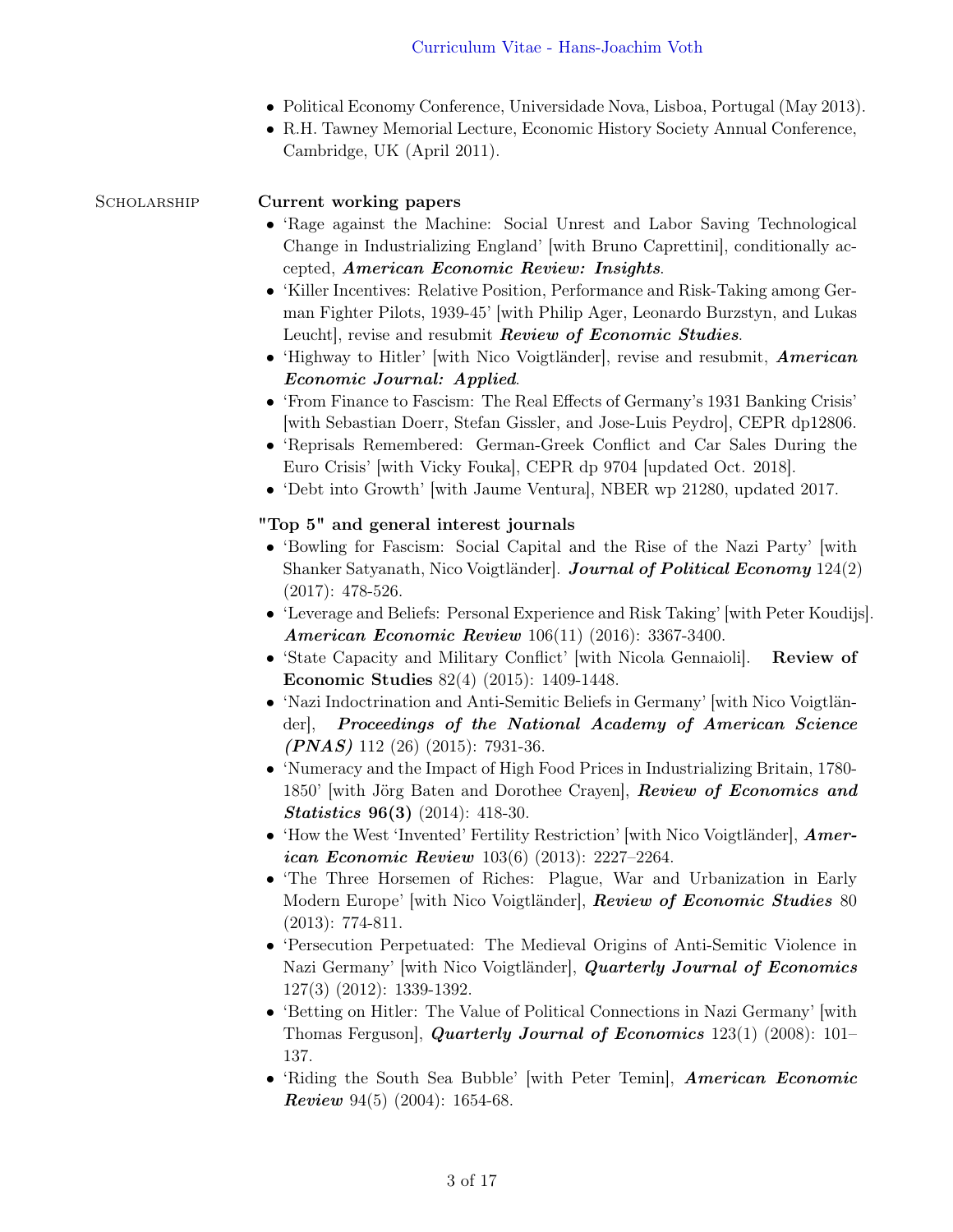### Academic books

- Lending to the Borrower from Hell: Debt, Taxes, and Default in the Age of Philip II with Mauricio Drelichman, Princeton: Princeton University Press, 2014.
- Prometheus Shackled: Goldsmith Banks and England's Financial **Revolution after 1700** with Peter Temin, Oxford/New York: Oxford University Press, 2013.
- Time and Work in England, 1750-1830, Oxford: Oxford University Press, 2001.

### Other refereed journal articles

- 'Austerity and Anarchy: Budget Cuts and Social Unrest in Europe, 1919- 2008' [with Jacopo Ponticelli], Journal of Comparative Economics (2020, forthcoming).
- 'Debt, Default and Empire: State Capacity and Economic Development in England and Spain in the Early Modern Period' (2011 Tawney Lecture), Economic History Review (2016, forthcoming).
- 'Risk Sharing with the Monarch' [with Mauricio Drelichman], *Cliometrica*  $(2015).$
- 'Gifts of Mars: Warfare and Europe's Early Rise to Riches' [with Nico Voigtländer], Journal of Economic Perspectives  $27(4)$  (2013): 165-86.
- 'Lending to the Borrower from Hell: Debt and Default in the Age of Philip II, 1556-1598' [with Mauricio Drelichman], Economic Journal 121(557) (2011): 1205-1227 (lead article).
- 'Serial Defaults, Serial Profits: Returns to Sovereign Lending in Habsburg Spain, 1566-1600' [with Mauricio Drelichman], *Explorations in Economic* **History** 48(1) (2011): 1-19 *(lead article)*.
- 'The Sustainable Debts of Philip II: A Reconstruction of Castile's Fiscal Position, 1566-1596' [with Mauricio Drelichman], Journal of Economic History 70(4) (2010): 813-42.
- 'Free Flows, Limited Diversification: Openness and the Fall and Rise of Stock Market Correlations, 1890-2001' [with Dennis Quinn], **NBER-ISOM Macro Annual 2009**, vol. 6: 7-39 *(lead article)*.
- 'Interest Rate Restrictions in a Natural Experiment: Loan Allocation and the Change in the Usury Laws in 1714' [with Peter Temin], *Economic Journal* 118 (March) (2008): 743-58.
- 'Private Borrowing During the Financial Revolution: Hoare's Bank and its Customers, 1702-1724' with Peter Temin, *Economic History Review* 61(3) (2008): 541-64 (lead article).
- 'Why England? Demographic Factors, Structural Change and Physical Capital Accumulation during the Industrial Revolution' [with Nico Voigtländer], Journal of Economic Growth  $11(4)$  (2006): 319-61.
- 'Banking as an Emerging Technology: Hoare's Bank 1702-1724' [with Peter Temin], Financial History Review 13(2) (2006): 149-78.
- 'Credit Rationing and Crowding Out during the Industrial Revolution: Evidence from Hoare's Bank, 1702-1862' [with Peter Temin], *Explorations in Economic History*  $42(3)$   $(2005)$ :  $325-48$ .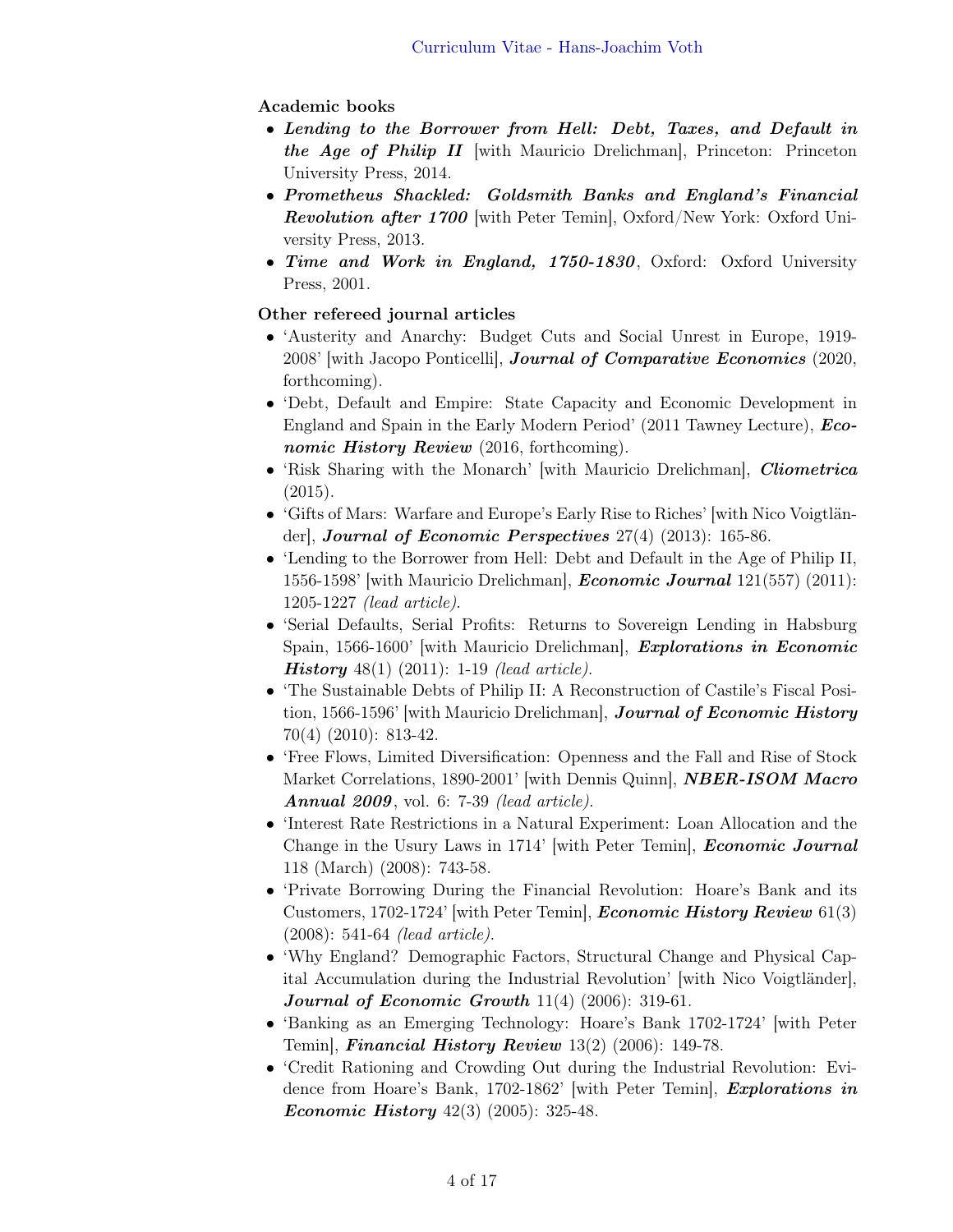- 'With a Bang, Not a Whimper: Pricking Germany's "Stockmarket Bubble" in 1927 and the Slide into Depression', **Journal of Economic History**  $63(1)$ (2003): 65-99.
- 'Factor Prices and Productivity Growth during the British Industrial Revolution' [with Pol Antràs], *Explorations in Economic History*  $40(1)$  (2003): 52-77.
- 'The Longest Years New Estimates of Labour Input in Britain, 1760-1830', Journal of Economic History  $61(4)$   $(2001):1065-82$ .
- 'Destined for Deprivation? Intergenerational Poverty Traps in Eighteenth-Century Britain' [with Sara Horrell, Jane Humphries], *Explorations in Eco*nomic History 38(3) (2001): 339-65.
- 'Human Capital, Equipment Investment, and Industrialization' [with Jon Temple], European Economic Review 42(7) (1998): 1343-62.
- 'Time and Work in Eighteenth Century London', **Journal of Economic His***tory* 58(1) (1998): 29-58.
- 'Did Smallpox Reduce Height? Stature and the Standard of Living in London, 1770-1873' [with Tim Leunig], *Economic History Review* 49 (1996): 541-60.
- 'Physical Exertion and Stature in the Habsburg Monarchy, 1730-1800', Journal of Interdisciplinary History 27 (1996): 263-75.
- 'Did High Wages or High Interest Rates Bring Down the Weimar Republic?', Journal of Economic History 55 (1995): 801-21.

### Articles in papers and proceedings, etc.

- 'Married to Intolerance: Attitudes Towards Intermarriage in Germany, 1900- 2006' [with Nico Voigtländer], American Economic Review. Papers and Proceedings 103(3) (2013): 79-85.
- 'Malthusian Dynamism and the Rise of Europe: Make War, not Love' [with Nico Voigtländer], American Economic Review. Papers and Proceedings  $99(2)$  (2009): 248-54.
- 'A Century of Global Equity Market Correlations' [with Dennis Quinn], American Economic Review. Papers and Proceedings 98(2) (2008): 535-40.
- 'Debt Sustainability in Historical Perspective' [with Mauricio Drelichman], Journal of the European Economic Association. Paper and Proceedings  $6(2-3)$   $(2008)$ : 657-67.
- 'Living Standards During the Industrial Revolution: An Economists' Guide', American Economic Review. Papers and Proceedings 93(2) (2003): 221-226.
- The Grapes of War: Danish Shipping to the Mediterranean, 1750-1806' with Dan Anderson], Scandinavian Economic History Review 48 (2000): 5-27.
- 'Stature and Relative Deprivation: Fatherless Children in Early Industrial Britain' with Jane Humphries, Sara Horrell, *Continuity and Change* 13 (1998): 73-115.
- 'Infant Mortality during the First World War', Annales de Démographie Historique(1995): 291-307.
- 'Work, Height, and Nutrition: Recasting the "Austrian Model", *Journal of* Interdisciplinary History 26 (1995): 627-636.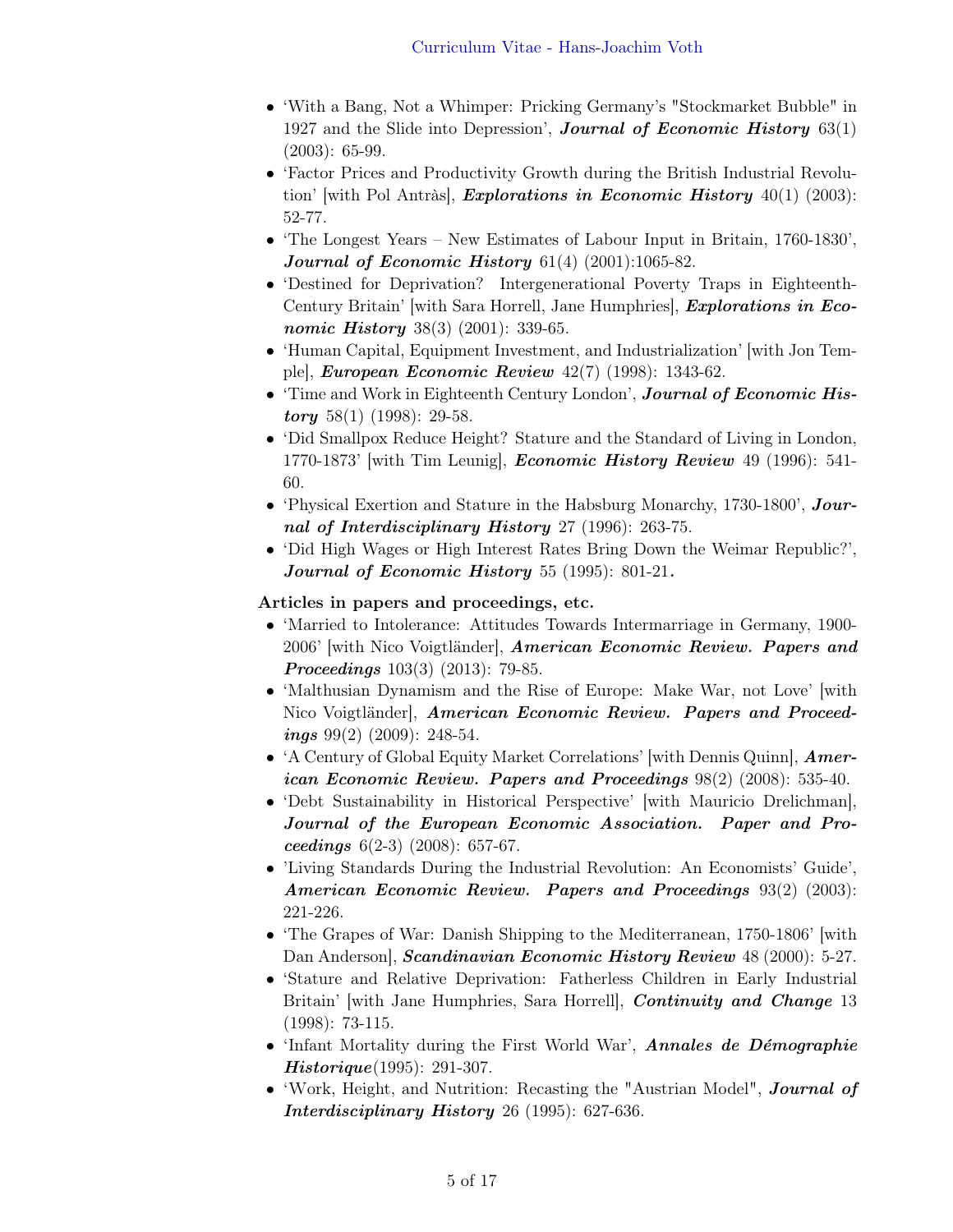- 'Seasonality of Conceptions as a Source for Historical Time-Budget Analysis: Tracing the Disappearance of Holy Days in Early Modern England', *Historical* Methods 27(1994).
- 'Wages, Investment and the Fate of the Weimar Republic: A Long-Term Perspective', *German History* 11 (1994): 265-92.

### Edited volumes, special issues

• 2004 Controlling Global Capital [editor, joint with Barry Eichengreen]. Special issue of the **International Journal of Finance and Economics** 8.

#### Older working papers

- 'Austerity and Anarchy: Budget Cuts and Social Unrest in Europe, 1919-2009' [with Jacopo Ponticelli], CEPR discussion paper 8513. October 2012.
- 'Spinning Welfare: The Gains from Process Innovation in Cotton and Car Production' [with Tim Leunig]. LSE-CEP wp 2011.
- 'Sweet Diversity: Colonial Goods and the Rise of European Living Standards after 1492' [with Jonathan Hersh], CEPR discussion paper 7286. revised June 2011.
- 'Political Risk and Stock Price Volatility: Evidence from the Interwar Period', MIT working paper, February 2002. revised March 2007.

#### Articles in edited volumes, other publications, comments

- 'Funding Empire: Risk, Diversification and the Underwriting of Early Modern Sovereign Loans' [with Mauricio Drelichman], in: Festschrift for Joel Mokyr. 2014.
- 'Tightening Tensions Fiscal Policy and Civil Unrest in Eleven South American Countries, 1937-1995', in: Luis Cespedes, Jordi Galí (eds.), *Fiscal Policy and* Macroeconomic Performance, Santiago: Central Bank of Chile, 2013.
- 'Blowing Early Bubbles Incentives for Exuberance in the South Sea and Mississippi Bubbles', in: William N. Goetzmann, Catherine Labio, K. Geert Rouwenhorst, and Timothy Young (eds.), The Great Mirror of Folly: Finance, Culture, and the Crash of 1720, New Haven: Yale University Press, 2013.
- 'Hoare's Bank in the Eighteenth Century', in: Laura Cruz and Joel Mokyr (eds.), The Birth of Modern Europe: Culture and Economy, 1400- 1800; Essays in Honor of Jan de Vries, Leiden: Brill, 2010.
- 'Trading Silver for Gold: 19th Century Asian Exports and the Political Economy of Currency Union' [with Kris Mitchener], in: Robert Barro, Jong-Wha Lee (eds.), Costs and Benefits of Regional Economic Integration, Oxford: Oxford University Press., 2010.
- 'Understanding Growth in Early Modern Europe' [with Joel Mokyr], in: Broadberry, Stephen and Kevin O' Rourke (eds.). The Cambridge Economic History of Europe. Cambridge: Cambridge University Press, 2010.
- 'Institutions and the Resource Curse in Early Modern Spain' with Mauricio Drelichman], in: Helpman, Elhanan (ed). Institutions and Economic Performance. Cambridge: Harvard University Press, 2008.
- 'South Sea Bubble', entry for Steve Durlauf and L. Blume, eds., The New Palgrave Dictionary of Economics., 2007.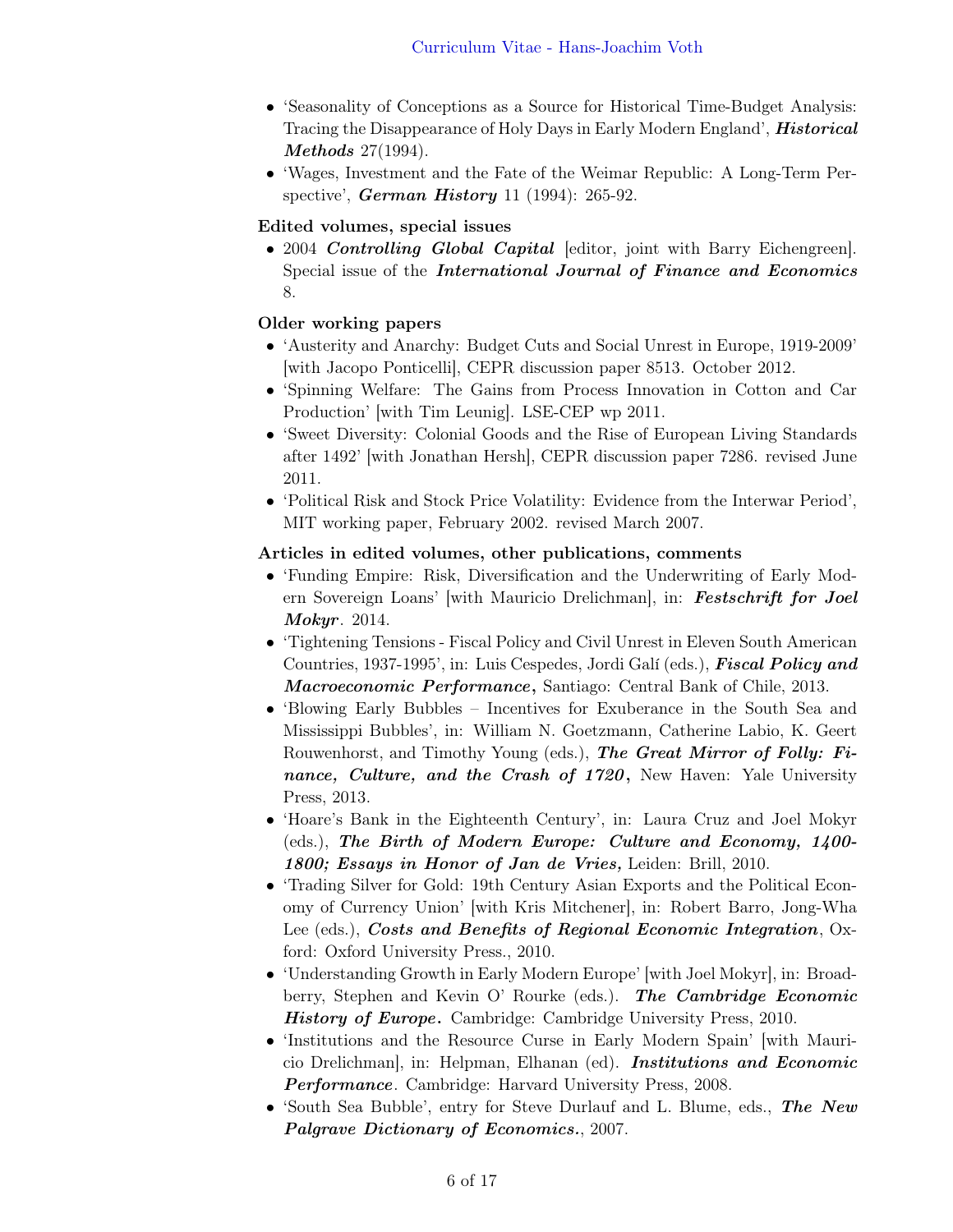- 'Comment on Oxley's "Seat of Death and Terror" ' with Tim Leunig], **Eco**nomic History Review, 2006.
- 'Capital Controls in Postwar Europe', CREI Opuscle No. 14, 2004 [in English, Castilian, and Catalan].
- 'Editors' Introduction: Symposium on Capital Controls' [with Barry Eichengreen], in: Barry Eichengreen, Hans-Joachim Voth (eds.), Controlling Global Capital. Special issue of the International Journal of Finance and Economics, 2003.
- 'Convertibility, Currency Controls and the Cost of Capital in Western Europe', in: Barry Eichengreen, Hans-Joachim Voth (eds.), Controlling Global Capital. Special issue of the International Journal of Finance and Economics, 2003.
- 'Labor Time', in: Joel Mokyr, ed., *Oxford Encyclopedia of Economic* History, Oxford: Oxford University Press, 2003.
- 'Living Standards and Urban Disamenities', in: R. Floud, P. Johnson (eds.), Cambridge Economic History of Britain, Cambridge: Cambridge University Press, 2003.
- 'Height and the High Life What Future for a Tall Story?' with Tim Leunig], in: P. David, M. Thomas (eds.), *Economic Challenges of the 21st* Century, British Academy, 2002.
- 'The Zollverein and the Bid for Economic Supremacy', in: P. Dwyer (ed.), Modern Prussian History, 1830-1947 , London: Longman, 2001.
- 'Smallpox Really Did Reduce Height: A Reply to Razzell' [with Tim Leunig], Economic History Review 54, 2001.
- 'Economic History and the Messiness of Life', in: P. Hudson (ed.), *Living* Economic and Social History, Glasgow, 2001.
- 'German Banking and the Impact of the First World War', in: C. Wrigley (ed.), The First World War and the International Economy, London: Edward Elgar, 2000.
- 'Smallpox Did Reduce Height: Reply to Our Critics' [with Tim Leunig], *Eco*nomic History Review 51, 1998.
- 'Work and the Sirens of Consumption in 18C London', in: M. Bianchi (ed.), The Active Consumer. Novelty and Surprise in Consumer Choice, London: Routledge, 1998.
- 'Time Use in Eighteenth Century London: Some Evidence from the Old Bailey'. Dissertation Summary. Journal of Economic History 57, 1997.
- 'Did Neutrality Pay? Danish Shipping in the Mediterranean, 1749-1790' with D. Andersen], in: A. Monrad-Møller (ed.), Folk og Erhverv. Festschrift for Hans-Christian Johansen, Odense, 1995.
- 'Investitionen in den "Goldenen Jahren" der Weimarer Republik', Zeitschrift für Wirtschafts- und Sozialwissenschaften 113, 1993.

Popular books and edited volumes

- Invasion der Heuschrecken. Intriguen Machtkämpfe Marktmanipulation [with Werner Seifert], Berlin: ECON, 2006.
- Krise des Kapitalismus und Neuorientierung der Wirtschaftspolitik [collection of essays, with Werner Seifert], Frankfurt: Deutsche Börse, 2002.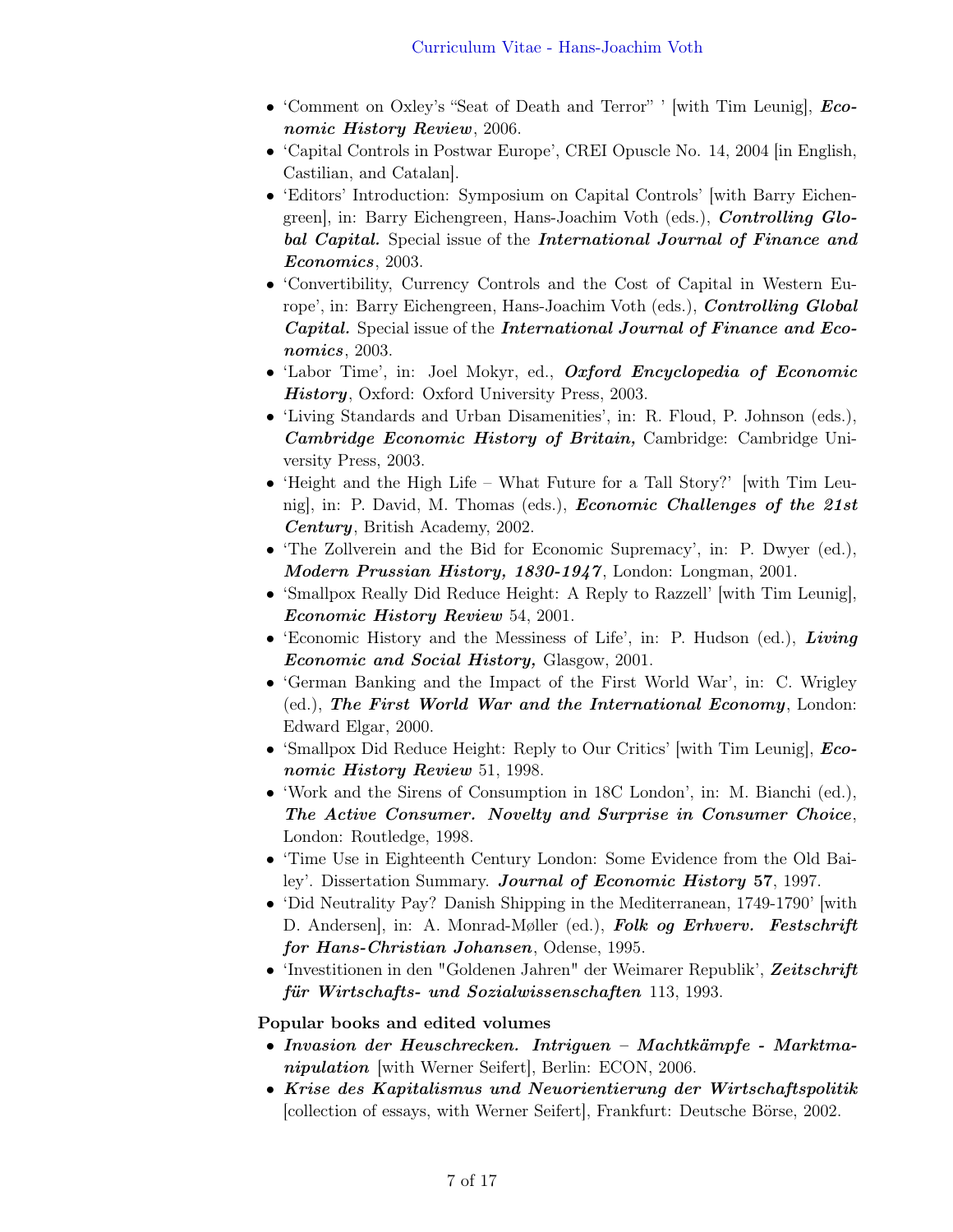- Performance ist kein Schicksal with Markus Habbel et al., Frankfurt: Campus, 2001.
- *European Capital Markets* [with Werner Seifert et al.], Houndmills: Macmillan-Palgrave, 2000.
- Aktie, Arbeit, Aufschwung [with Frank Mattern et al.], Frankfurt: Campus, 1997

#### Book reviews and review articles

- 2014 Berend, Ivan, An Economic History of Nineteenth-Century Europe, Cambridge: CUP 2013. EH.NET, March.
- 2009 DeVries, Jan, The Industrious Revolution: Consumer Behavior and the Household Economy, Cambridge: CUP 2008. EH.NET, May.
- 2008 Clark, Gregory, Farewell to Alms, Princeton: PUP 2007. EUROPEAN REVIEW OF ECONOMIC HISTORY.
- 2008 Glyn, Andrew, *Capitalism Unleashed*, Oxford: OUP 2006. ECO-NOMIC JOURNAL.
- 2007 Strachan, Hew, *Financing the First World War*, Oxford: OUP 2006. EH.NET, January.
- 2007 Broadberry, Stephen and Mark Harrison, eds., The Economics of World War I, Cambridge: CUP 2006. JOURNAL OF ECONOMIC HIS-TORY.
- 2006 Eichengreen, Barry and Ricardo Hausmann, *Other People's Money:* Debt Denomination and Financial Instability in Emerging Market Economies, Cambridge: CUP 2005. EH.NET September.
- 2005 Allen, Robert C., Tommy Bengtsson, and Martin Dribe, eds., Living Standards in the Past, Oxford: Oxford University Press 2005. ECONOMIC HISTORY REVIEW.
- 2005 Wrigley, E.A., *Power, Progress, and Population*. Cambridge: Cambridge University Press 2004. ENGLISH HISTORY REVIEW.
- 2004 Engerman, Stan et al. (eds), Finance, Intermediaries, and Economic Development, Cambridge: Cambridge University Press 2003, BUSI-NESS HISTORY REVIEW.
- 2004 Balderston, Theodore, *Economics and Politics in the Weimar Re*public. Cambridge: Cambridge University Press 2002. JOURNAL OF ECO-NOMIC HISTORY.
- 2003 Ritschl, Albrecht, *Deutschlands Krise und Konjunktur 1924-1934*. Berlin: Akademie Verlag, 2002, EH.NET March.
- 2002 Widdig, Berndt, *Culture and Inflation in Weimar Germany*. Berkeley: University of California Press, 2001, EH.NET December.
- 2001 de Haan, Jakob, ed., The History of the Bundesbank. Lessons for the European Central Bank. London: Routledge, 2000, EH.NET September.
- 2000 Review article: "DM Nostalgia: Recent Writing on German Economic History", GERMAN HISTORY 18.
- 1999 Liebermann, Ben, From Stabilization to Catastrophe. Municipal Stabilization and Political Crisis in Weimar Germany, New York: Berghahn Books, 1998, GERMAN HISTORY 17.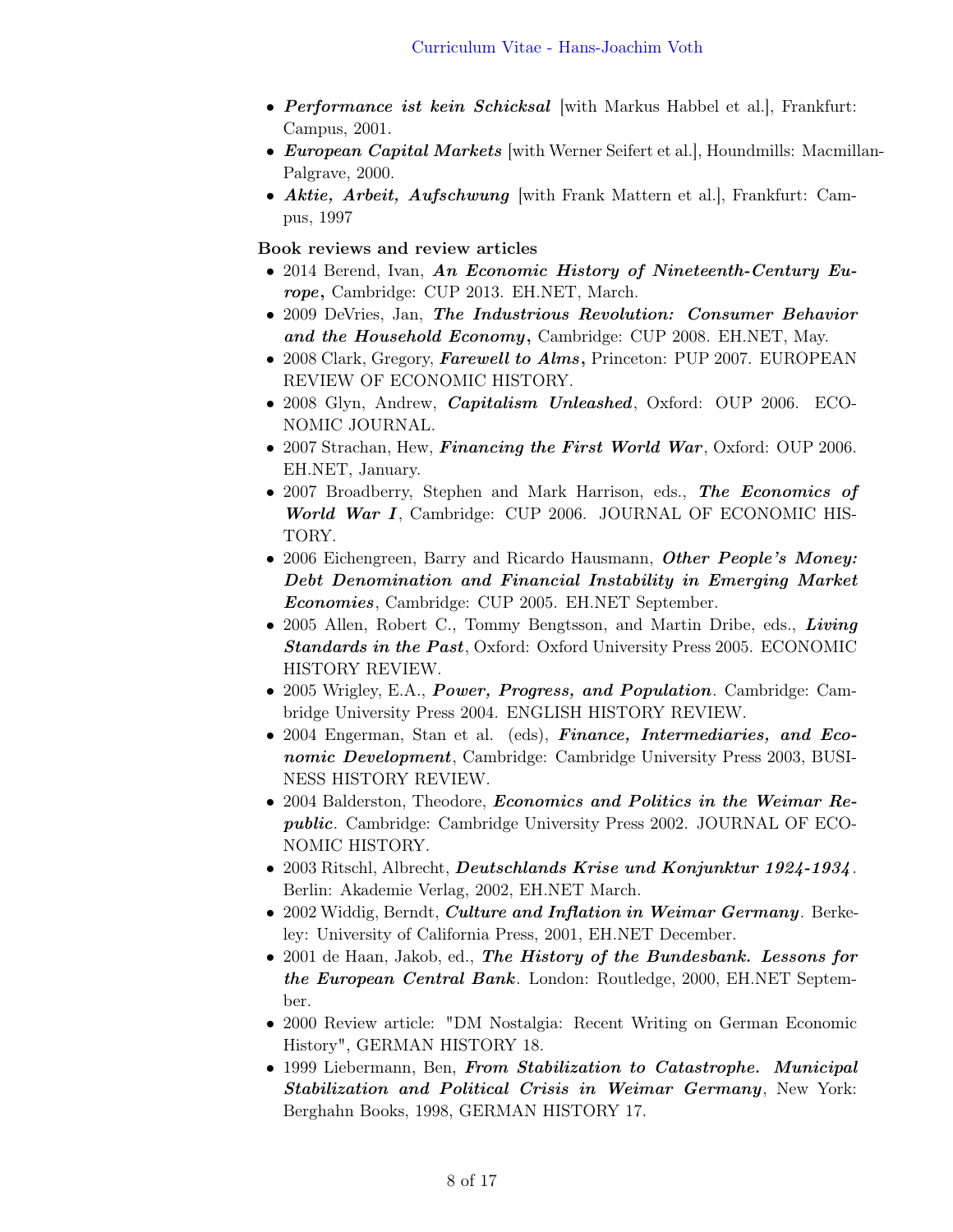- 1997 Kopper, Christopher, Zwischen Marktwirtschaft und Dirigismus. Bankenpolitik im "Dritten Reich" 1933-1939. Bonn: Bouvier, 1995, GERMAN HISTORY 15, pp. 296-7.
- 1996 Feldman, Gerald D., The Great Disorder. Politics, Economics, and Society in the German Inflation, 1914-1924, Oxford: Oxford University Press, 1993, GERMAN HISTORY 14.
- 1996 Ferguson, Niall, Paper and Iron. Hamburg Business and German Politics in the Era of Inflation, 1897-1927, Cambridge: Cambridge University Press, 1995, GERMAN HISTORY 14.
- 1995 Schremmer, Eckart, ed., Steuern, Abgaben und Dienste vom Mittelalter bis zur Gegenwart, Stuttgart: Franz Steiner 1994, JOURNAL OF ECONOMIC HISTORY 56.
- 1995 Schulz, Günter, Wiederaufbau in Deutschland. Die Wohnungsbaupolitik in den Westzonen und der Bundesrepublik von 1945 bis 1957. Düsseldorf: Droste 1994. EUROPEAN HISTORY QUARTERLY.
- 1995 Diefendorf, Jeffry M., Axel Frohn and Hermann-Josef Rupieper (eds.), American Policy and the Reconstruction of West Germany, 1945- 1955. Cambridge: Cambridge University Press 1993. EUROPEAN HIS-TORY QUARTERLY.
- 1997 Stokes, Raymond G., Opting for Oil. The Political Economy of Technological Change in the West German Chemical Industry, 1945- 1961, Cambridge: Cambridge University Press, 1994, GERMAN HISTORY 15.
- 1995 Fischer, Klaus P., Nazi Germany. A New History, Constable: London, 1995, TIMES HIGHER EDUCATION SUPPLEMENT.
- 1995 Balderston, Theodore, The Origins and Course of the German Economic Crisis, 1923-1932, Berlin: Haude und Spener Verlag, 1993. EUROPEAN HISTORY QUARTERLY.

| <b>OTHER AWARDS</b> | 2015; 2016; 2017 American Economic Review Excellence in Refereeing Award.                 |
|---------------------|-------------------------------------------------------------------------------------------|
| AND DISTINCTIONS    | 2015-18 Canadian Social Science and Humanities Research Council Re-                       |
|                     | search Grant-SSHRC Insight Grant for the project "Trust and Heresy: The                   |
|                     | Spanish Inquisition 1500-1800" (CAN-\$ 183,634; joint with Mauricio Drelichman,           |
|                     | University of British Columbia).                                                          |
|                     | 2013-18 Member, European Economic Association Council.                                    |
|                     | 2013 Finalist for the La Vanguardia Science Prize (joint with Jacopo Ponticelli,          |
|                     | $UPF$ ).                                                                                  |
|                     | 2013-15 <b>INET Grant</b> for "Political Instability and Liquidity" (\$122,000, with      |
|                     | Kris Mitchener, Santa Clara).                                                             |
|                     | 2012 Quarterly Journal of Economics Excellence in Refereeing Award.                       |
|                     | 2009-11 Ministerio de Ciencia y Tecnologia Grant for the project "Rene-                   |
|                     | gotiating Sovereign Debt: The Case of Philip II" ( $\epsilon$ 23,000, joint with Mauricio |
|                     | Drelichman, University of British Columbia).                                              |
|                     | 2009-11 Canadian Social Science and Humanities Research Council Re-                       |
|                     | search Grant (SSHRC) for the project "Rescheduling Sovereign Debt in Early                |
|                     | Modern Europe: The Case of Spain, 1550-1600" (CAN-\$ 90,000, joint with Mauri-            |
|                     |                                                                                           |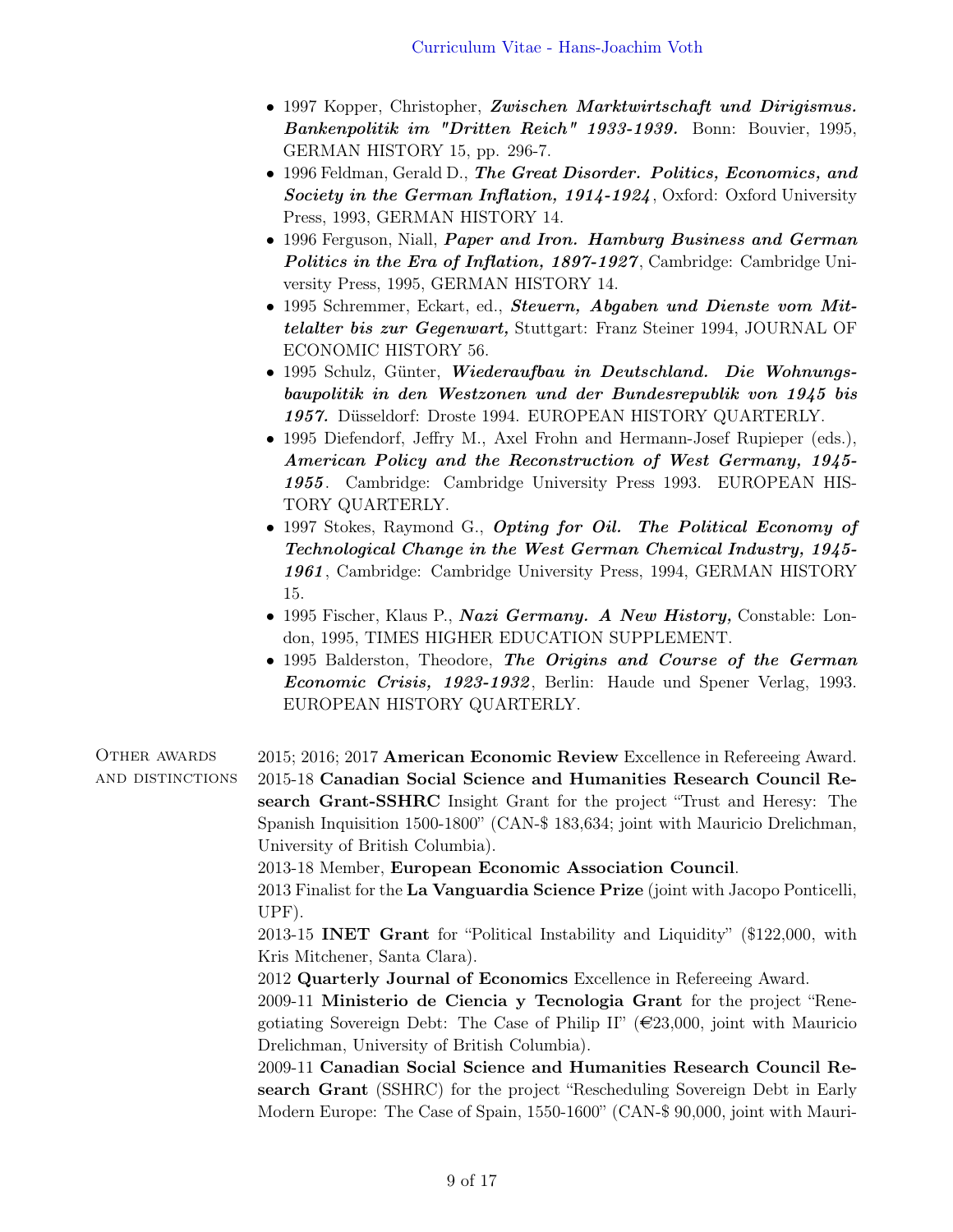|                                | cio Drelichman, University of British Columbia).<br>2006-08 Ministerio de Educación y Cienca Grant for the project "Defaults<br>and the Origins of Sovereign Debt in the Age of Philipp II" ( $\epsilon$ 42,000, joint with<br>Mauricio Drelichman, University of British Columbia).<br>2006-09 Canadian Social Science and Humanities Research Council Re-<br>search Grant (SSHRC) for the project "Sovereign Lending in Habsburg Spain"<br>(CAN-\$81,217, joint with Mauricio Drelichman, University of British Columbia).<br>$2005$ Honorable Mention (\$1,000), NYU Finance Department – Glucks-<br>man Institute Research Prize in Finance for "Financial Repression in a Nat-<br>ural Experiment: Loan Allocation and the Change in Usury Laws in 1714" (with<br>Peter Temin, MIT).<br>2002 Financial Times Germany Prize, best book on financial markets and<br>investing for <i>Performance ist kein Schicksal</i> .<br>1994-95 ESRC Research Studentship and Nuffield Studentship.<br>1993; 1995 Sir John Hicks Travel Grant, University of Oxford.<br>1992-93 Placed First in Class and Awarded Distinction in the M.Sc. in<br>Economic and Social History, University of Oxford.<br>1991-94 German Academic Exchange Service (DAAD) Scholarships to<br>Oxford and EUI, Florence.<br>1990-93 German National Honours Foundation (Studienstiftung des deutschen |
|--------------------------------|--------------------------------------------------------------------------------------------------------------------------------------------------------------------------------------------------------------------------------------------------------------------------------------------------------------------------------------------------------------------------------------------------------------------------------------------------------------------------------------------------------------------------------------------------------------------------------------------------------------------------------------------------------------------------------------------------------------------------------------------------------------------------------------------------------------------------------------------------------------------------------------------------------------------------------------------------------------------------------------------------------------------------------------------------------------------------------------------------------------------------------------------------------------------------------------------------------------------------------------------------------------------------------------------------------------------------------------------------------------------------|
|                                | <i>Volkes</i> ).                                                                                                                                                                                                                                                                                                                                                                                                                                                                                                                                                                                                                                                                                                                                                                                                                                                                                                                                                                                                                                                                                                                                                                                                                                                                                                                                                         |
| PROFESSIONAL<br><b>SERVICE</b> | Editor/Joint Managing Editor<br>Economic Journal (from 2015).<br>Explorations in Economic History (2012-2015).<br>European Review of Economic History (2008-2012).<br><b>Associate Editor</b><br>Quarterly Journal of Economics (from 2011).<br>Journal of Economic Growth (from 2012).<br>Editorial boards:<br>Jahrbücher für Nationalökonomie und Statistik (from 2013).<br>Financial History Review (from 2010).<br>Explorations in Economic History (2008-13).<br>Journal of Economic History (2004-08).<br>Cliometrica (from 2007).                                                                                                                                                                                                                                                                                                                                                                                                                                                                                                                                                                                                                                                                                                                                                                                                                                 |
| PRESS                          | <b>Columnist:</b> Finanz und Wirtschaft (Switzerland, from 2014).<br>Press articles by me or about my work, interviews, op-ed pieces: Wall<br>Street Journal Europe; Börsenzeitung; FAZ; FAZ Weekly; ZEIT-Spezial; Frank-<br>furter Rundschau; Handelsblatt; Frankfurter Allgemeine Zeitung; The National<br>(Abu Dhabi); Finanz und Wirtschaft; La Nación (Buenos Aires) Die ZEIT; Times<br>Higher Education Supplement; VOX-EU; Berliner Zeitung; Der Spiegel; Boston<br>Globe; BBC-Radio 4; TV-3 Catalunya; The Guardian; El Mundo; Le Monde;<br>Slate; The Atlantic; Wirtschaftswoche; CNN; Tagesspiegel; PBS; La Stampa; Clarin;<br>La Vanguardia; Süddeutsche Zeitung; Kleine Zeitung – Salzburg; Radio France In-                                                                                                                                                                                                                                                                                                                                                                                                                                                                                                                                                                                                                                                 |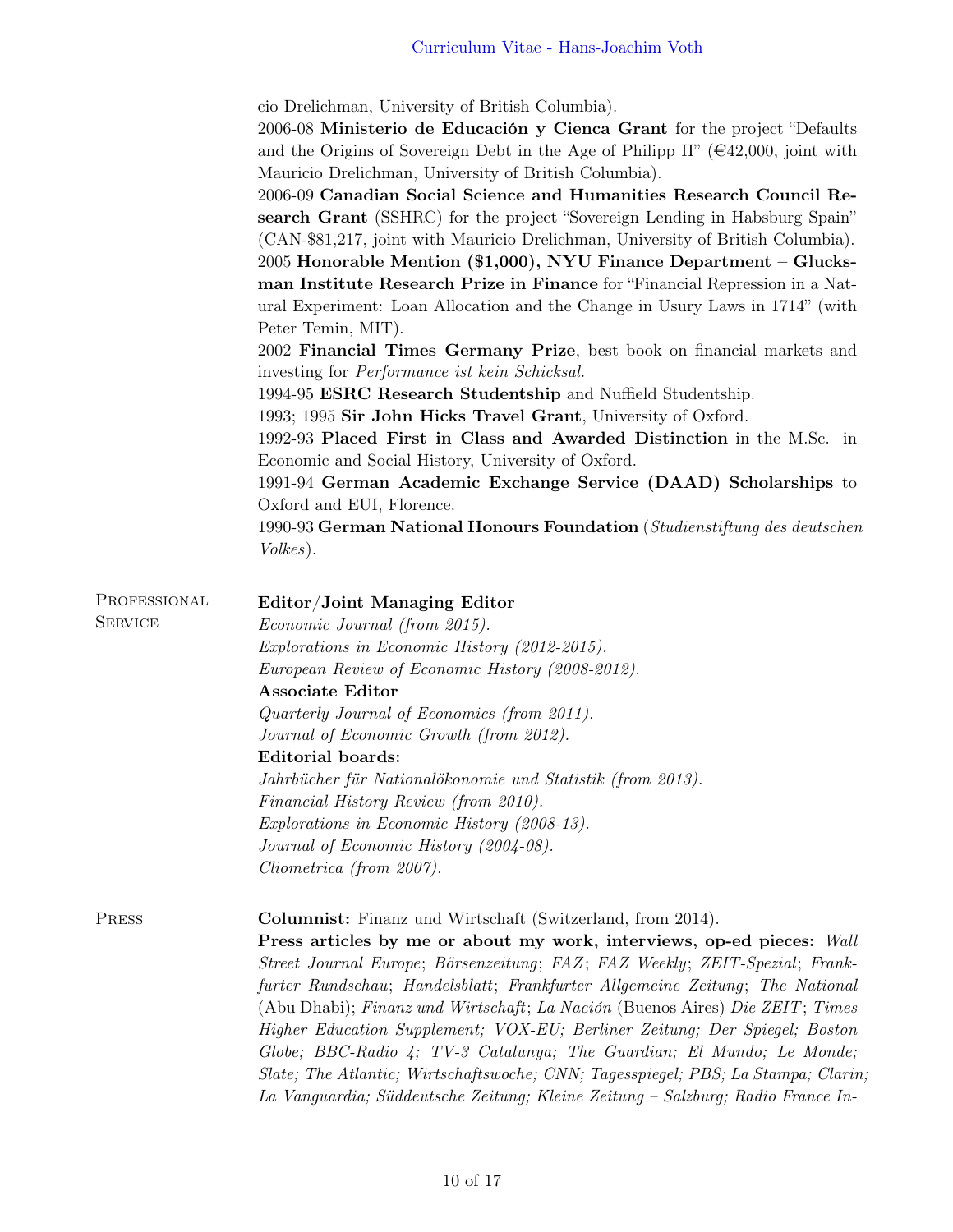ternationale; The Economist; Politiken (Copenhagen); Swiss Radio; Radio Bayern; Haaretz; Vanguardia; Jerusalem Post

Journal referee: Science; AER; Econometrica; JPE; QJE; RESTUD; RESTAT; EJ; Journal of Finance; AEJ-Applied; AEJ-Micro; Journal of Economic Geography; JIE; JEH; EEH; EcHR; Journal of Economic Growth; JEEA; European Review of Economic History; Management Science; European Economic Review; Journal of Economic Behavior; Journal of Economic Literature; Research in Economic History; Population Studies; Oxford Economic Papers; Economic Inquiry; Eastern Economic Journal; Cambridge Journal of Economics; Journal of Institutional Economics; Journal of International Money and Finance; Cliometrica

Book referee: Oxford University Press; Cambridge University Press; Princeton University Press; Chicago University Press; Cambridge Population Group Series in Historical Demography.

Grant application evaluator: National Science Foundation (NSF), USA; European Research Council (ERC); Economic and Social Research Council (ESRC), UK; Leverhulme Trust; INET; Israeli Science Foundation; Dutch Council for the Humanities (NOW); King's College, Cambridge, Research Fellowship Competition; Ministerio de Educación y Ciencia, Spain; Social Sciences and Humanities Research Council of Canada; Greek Ministry of Research and Education (Thalis).

| <b>UNIVERSITY</b> | University administration                                                          |
|-------------------|------------------------------------------------------------------------------------|
| <b>SERVICE</b>    | • Placement Director, Economics Department, U Zurich (2019-).                      |
|                   | • Member, Senior Hiring Committee, Economics Department, U Zurich (2015-).         |
|                   | • Chair of the Promotions and Tenure Committee, Economics Department, U            |
|                   | Zurich (2015-19).                                                                  |
|                   | • Chair of the Junior Recruiting Committee, Economics Department, U Zurich         |
|                   | $(2014-15).$                                                                       |
|                   | • Chair of the Senior Hiring Committee, Globalization and International Macro,     |
|                   | Economics Department, U Zurich (2014).                                             |
|                   | • Placement Director, UPF-PhD program (2006-07; 2008-12).                          |
|                   | • Chair of the Junior Recruiting Committee, Economics Department, UPF (2009-       |
|                   | 10).                                                                               |
|                   | • Director, Master of Science Program in International Trade, Finance and De-      |
|                   | velopment, Barcelona Graduate School (2007-2011).                                  |
|                   | • Organizer, CREI Lectures in Macroeconomics (2008-2013).                          |
|                   | • Budget Committee, Economics Department, UPF (2010-2013).                         |
|                   | $\bullet$ CREA board member, Barcelona (2006-07).                                  |
|                   | • MBA Advisory Committee, Economics Department, UPF (2006-07).                     |
|                   | Member, Academic Committee, Iberometrics Association (2004-05).                    |
|                   | • European Historical Economics Society Trustee (2004-2013).                       |
|                   | • Recruiting Committee, UPF $(2000-03; 2006)$ .                                    |
|                   | • Director of Studies, Centre for History and Economics, King's College, Cam-      |
|                   | bridge (1999-2001).                                                                |
|                   | • National Service as a conscientious objector (in lieu of military service, 1987- |
|                   | 89).                                                                               |
|                   |                                                                                    |
|                   |                                                                                    |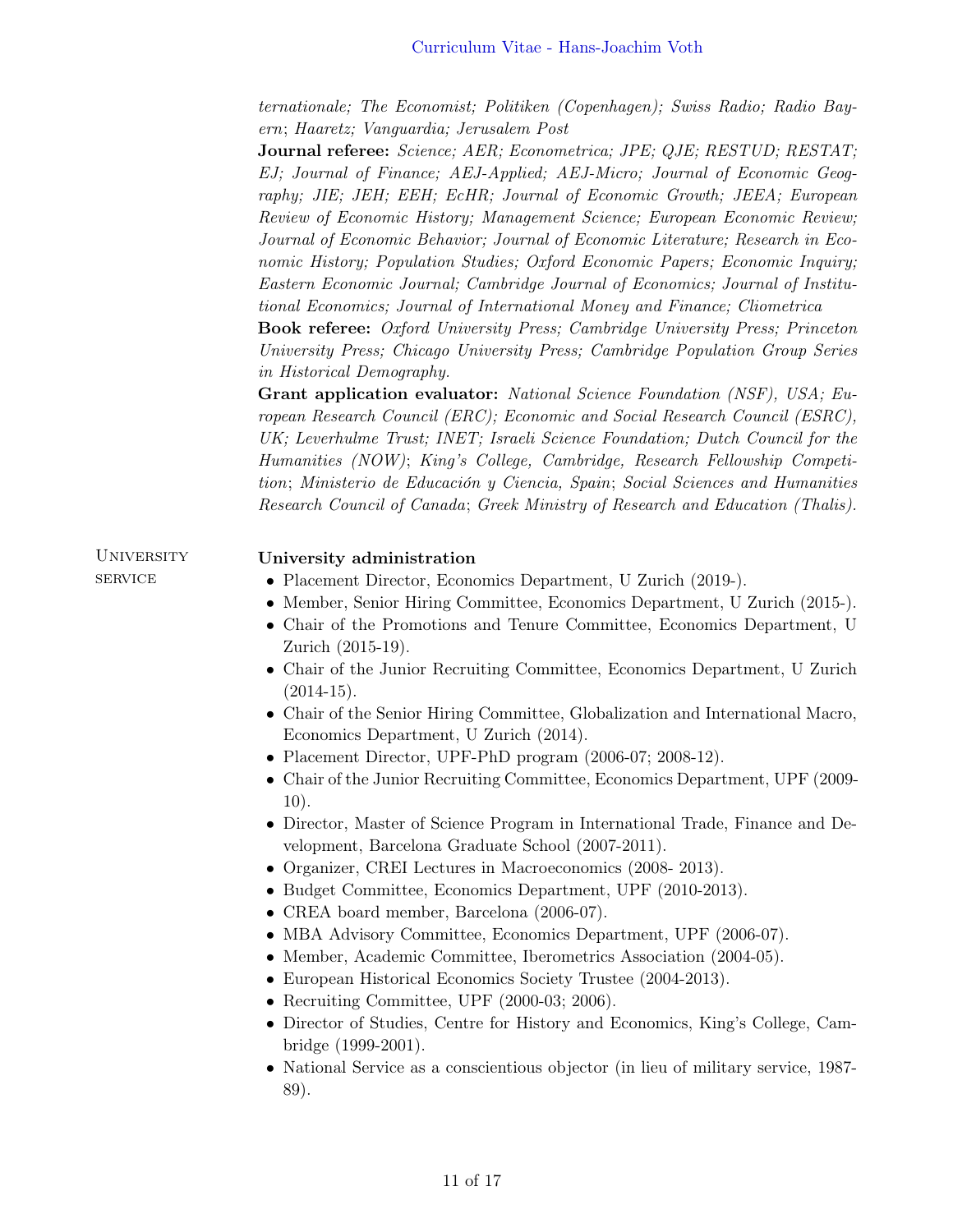## Seminar/conference organizer

- IAE-CREI-CEPR Conference [with Matthias Doepke, Omar Licandro and David Delacroix] (October 28-29, 2011).
- CEPR/CREI Workshop on "Cornucopia Quantified" [with Robert J. Gordon], Barcelona (May 21-22, 2010).
- EEA Meetings, Invited Session Convener, "Economic History" (2010)
- IAE-CREI Workshop on "Towards Sustained Economic Growth: Evidence and Theory" [with Omar Licandro and David DelaCroix] (October 29-30, 2010).
- Co-Convenor, Fast Track Initiative, European Historical Economics Society, Lisbon (December 11-12, 2010).
- Programme Committee, European Economic Association Meetings, Barcelona, 2009
- CEPR/CREI Workshop on "Rags to Riches Education, Culture, and Fertility in the Transition to Self-sustaining Growth" [with Matthias Doepke and Nico Voigtländer], Barcelona (11-12. December, 2008).
- Convenor, Fast Track Initiative, European Historical Economics Society, Paris (24.-26. April, 2008).
- Programme Committee, European Economic Association Meetings, Milan, 2008.
- CEPR/CREI Workshop on "Financial Crises Past, Policy, and Theory" [joint with Michael Bordo], Barcelona (8-9. June, 2007).
- Programme Committee, European Economic Association Meetings, Budapest, 2007.
- CEPR/CREI Workshop on "Bubbles Theory, Evidence and Policy Implications" [joint with Eugene White], Barcelona (19.-20. May, 2006).
- Programme Committee, European Economic Association Meetings, Vienna, 2006.
- CEPR/CREI Workshop on "War and the Macroeconomy" [joint with Alan M. Taylor], Barcelona (29.-30. June, 2005).
- Organizing Committee, Iberometrics meetings, Sigüenza, Spain, March 2005.
- Session Organizer, EHES invited session, Econometric Society/EEA European Summer Meeting, Madrid, August 2004.
- Economic History Association Program Committee, San José, 2004.
- Session Organizer, Economic History Society Conference, Durham, England (3.- 4.April, 2003).
- UPF Economic History Seminar, 2002-03, 05-07.
- Harvard Economic History Mini-Conference on Capital Markets and Asset Prices in Historical Perspective (12. April, 2002).
- CEPR/CREI Conference on "Controlling Global Capital: Financial Liberalization, Capital Controls and Macroeconomic Performance" [joint with Barry Eichengreen], Barcelona, (14.-15. October, 2002).
- Harvard Economic History Workshop [joint with Jeff Williamson], 2001-02.
- Cambridge Seminar in Quantitative Economic History, 2000-02.
- German Studies Group, Cambridge, 1995-96.

**PRESENTATIONS** (last 10 years AND SCHEDULED) 12 of 17

INVITED 2017: IPEG Political Conference, Barcelona; UPF; Bank of Spain Economic His-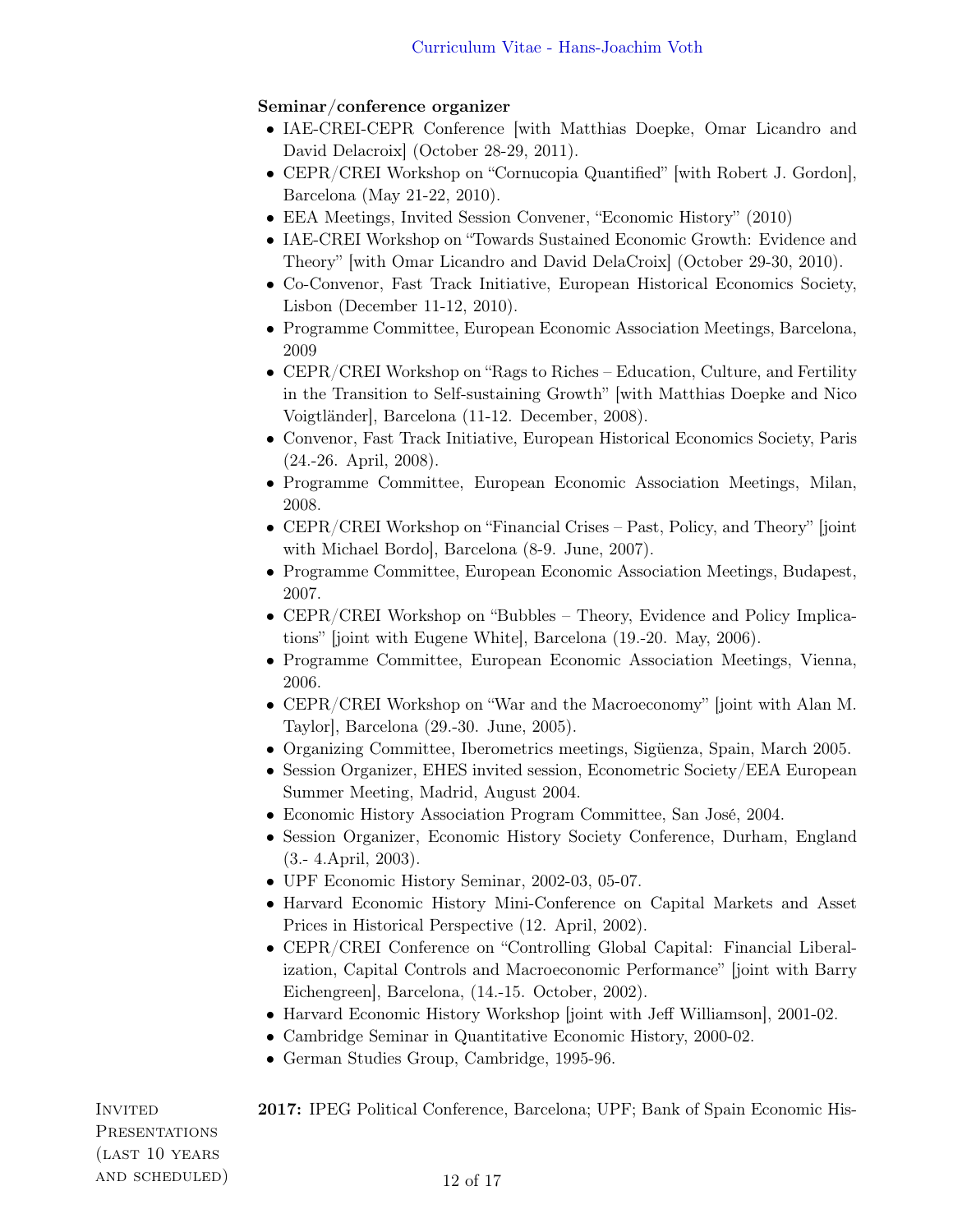tory Seminar; NBER Summer Institute - Economics of National Security, Political Economy, and Development of the American Economy; Keynote address, GEM-Nottingham Conference; Frankfurt House of Finance Conference; UCL; Instituto Ente Einaudi, Rome; U Bocconi.

2017: Political Economy Seminar, UC Berkeley; USCD - Economics; NBER Summer Institute - Economics of National Security; Tel Aviv; GEM Seminar, UCLA-Anderson; Keynote address, Econometric Society Winter Meetings, Barcelona. 2016: King's College, London; Academy of Behavioral Economics, Zurich; Finance Workshop, Yale - SOM; Macroeconomics Seminar, Yale; Sir John Hicks Memorial Lecture, All Souls College, Oxford; Finance Seminar, Chicago Booth; Annual Conference of the Association for the Study of Religion, Economics, and Culture, Copenhagen (keynote); UC Davis; UC Berkeley - Economic History Seminar; UC Berkeley - Williamson Seminar; NYU Development Seminar; Stanford - Comparative Political Science Seminar; Stanford - Economic History Seminar.

2015: Economics Department, University of Lausanne ; IGIER-Bocconi Workshop on Conflict; ERC-Workshop on Civil War and Conflict, Villars, Switzerland; Finance Department, Zurich University; IIES - University of Stockholm; Social Science Department, Hongkong Institute of Science and Technology; Hongkong Institute for Advanced Study (IAS) - Distinguished Lecture; CEPR Summer Symposium in International Macro, Tarragona; Barcelona GSE Summer Forum; CSEF-IGIER Symposium on Economics and Institutions; Warwick; Zurich Experimental Economics; LSE Political Economy Seminar; Yale Conference on Political Economy and Development; Munich Workshop on "Institutions, Culture, and Long-run Development"; Zurich Workshop on Growth, Institutions and Culture.

2014: Haas Business School, Berkeley; Max-Planck Institut, Bonn; Brown Conference on "Deep Rooted Factors in Comparative Economic Development"; Bonn Economics; Juan March Institute, Madrid; Summer Forum, Barcelona (Workshops on a. Economic Growth b. Political Economy); LACEA Political Economy Conference, Bogota (Keynote); Second Quantitative Economic History Summer Symposium, Beijing; Basel Economics; MIT Economics - Departmental Seminar; Harvard Government Department Seminar.

2013: Harvard Economics; Stanford GSB; Stanford Economics; Berkeley Economics; Universitat Pompeu Fabra; University of British Columbia; CREI; FMU Munich Conference on "Long-term Persistence", Munich; EHES Conference, London; ASSA Meetings, San Diego; INET Conference, Hongkong; UC Berkeley Conference on the Future of the Euro; Political Economy Conference, Lisbon (Keynote); Summer Forum, Barcelona (Workshops on a. Conflict b. Experimental Economics c. Economic Growth).

2012: Yale School of Management (SOM); Universitat Pompeu Fabra; IMT Lucca; LSE; University of Minnesota; Federal Reserve Bank of Minneapolis; University of Zurich; Economics Department, London School of Economics; London Business School; SciencePo, Paris; FRESH Meetings, London (Keynote); EHA Annual Conference, Vancouver; NBER Summer Institute, Boston, July; ASSA Meetings, Chicago; NBER Political Economy Meeting, Boston; INET Conference on "Paradigm Lost", Berlin; UAB-MOVE Workshop on Social Economics, Barcelona.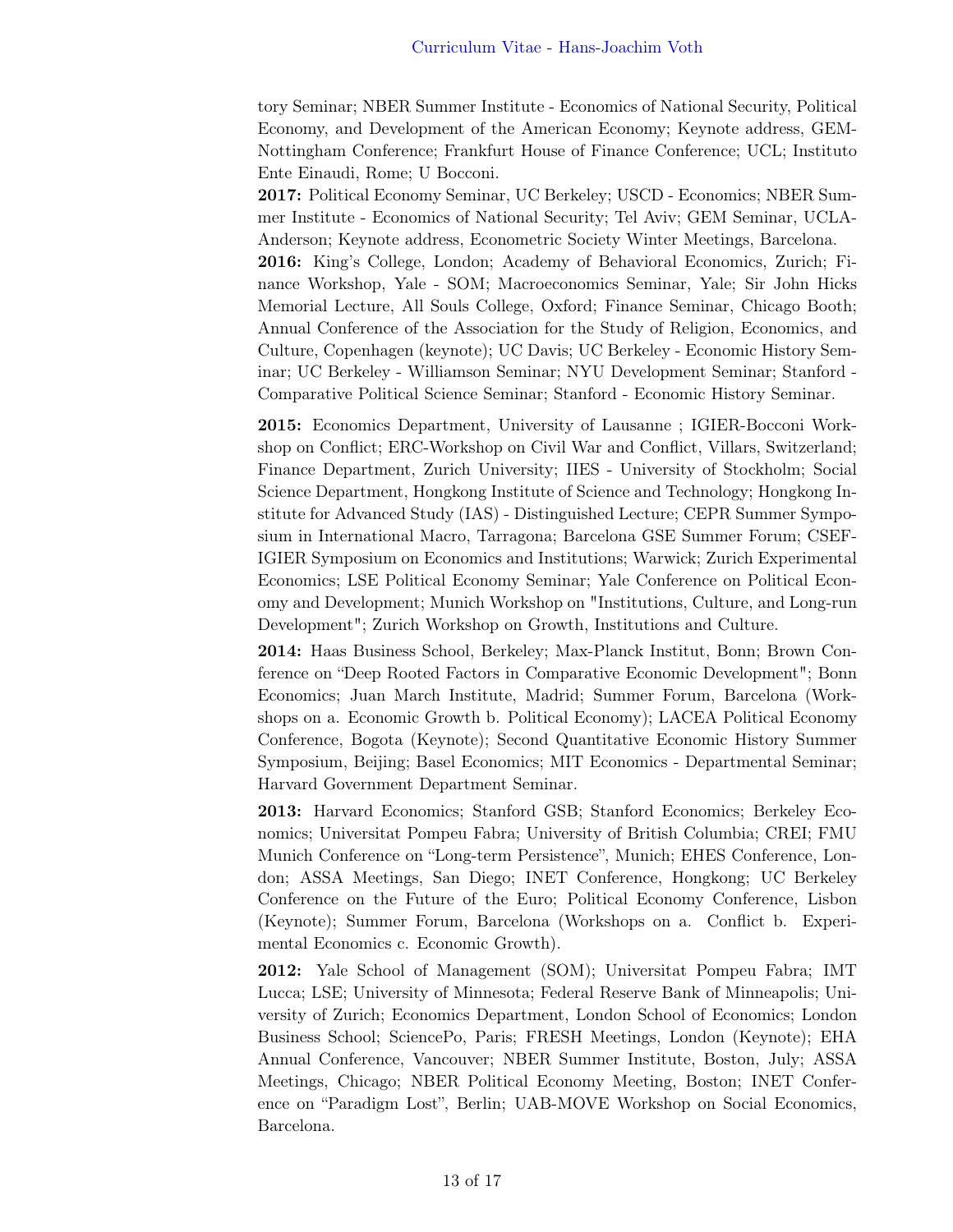2011: University of Warwick; Brown University; Harvard; Universitat Pompeu Fabra; Northwestern; Stanford; Royal Holloway; Rutgers; NYU-Stern; UCLA, Carlos III; Economic History Society Conference, Cambridge, UK; Royal Economic Society Conference, Invited Session on "State Capacity", London; UCLA Mini-Conference in Economic History, Los Angeles; ACLE Workshop, University of Amsterdam; Swedish Economic History Conference, Gøteborg; EHES Conference, Dublin; ADB Conference, Harvard. [discussant]; EHA Annual Conference, Boston; IAE-CREI-CEPR conference, Barcelona; All Souls conference in honor of Avner Offer; NBER meetings on cultural economics, Cambridge, MA; ERC conference on "Economic Growth, Demographic Transition and Pensions", Zurich.

2010: London School of Economics; Ente Einaudi, Rome; IAE - U Autonoma de Barcelona; University of Warwick; Tel Aviv; Hebrew University; Ben-Gurion University; Mannheim University; St. Andrews; Pontifícia Universidade Católica do Rio de Janeiro (PUC); CREI-CEPR Conference on "The Political Economy of Economic Development", Manresa, April; CREI-CEPR Conference on "Cornucopia Quantified: New Goods and Improvements in Living Standards", May; EEA Meetings, Glasgow, UK.

2009: London School of Economics; European Central Bank/Bundesbank; Brown University; Bocconi; Asian Development Bank, Manila; UCLA-Anderson School of Management; University of Copenhagen; Universitat Pompeu Fabra; NYU-Stern School of Business; U Penn, Economics Department; CHW, Princeton; FRESH Meetings, St. Pierre, France; EHES Conference, Geneva; EEA Meetings, Barcelona; ISOM-NBER Conference, Cyprus; Bank of England Monetary Policy Roundtable; ASSA Meetings, San Francisco; ADB Workshop on "Quantifying the Costs and Benefits of Regional Integration", Hong Kong.

2008: Center for Health and Well-being, Princeton University; Bendheim Center for Finance, Princeton; CEMFI, Madrid; Universitat Pompeu Fabra; Humboldt University; All Souls College, Oxford; Munich University; ASSA Meetings, New Orleans; Yale School of Management, Conference on the "Great Mirror of Folly – Financial Speculation in 1720 and its Representation", New Haven, CT; European Cliometrics Meetings, Paris; CREI-CEPR Conference on International Finance, Barcelona; Paris School of Economics Conference on Sovereign Debt; Minnesota Macro Theory Workshop; Utrecht Financial History Conference; CREI-CEPR Conference on "Rags to Riches: Culture, Education and Fertility in the Transition to Self-Sustaining Growth".

2007: Universitat Pompeu Fabra (3); Massachusetts Institute of Technology; Bank for International Settlement, Basel; University of British Columbia; NYU-Stern School of Business; UC Davis; Santa Clara University; UC San Diego; Brown University; Zürich University; HEI Geneva ; Princeton; Rutgers; Ohio State; Stanford; UC Berkeley; Federal Reserve Bank, New York; NBER Conference on "The Evolution of the Global Economy", Cambridge, MA; Tanaka Business School, Conference on "Trading Strategies and Financial Market Inefficiency" [session chair]; Watson Institute, Brown University, Conference on Growth and Inequality, Providence, RI; BETA Workshop on Financial History, Strasbourg; Utrecht Workshop on Financial History, Utrecht; CEPR European Summer Symposium in Macroeconomics (ESSIM), Izmir, Turkey; CREI-CEPR Workshop on "Crises – Past, Policy,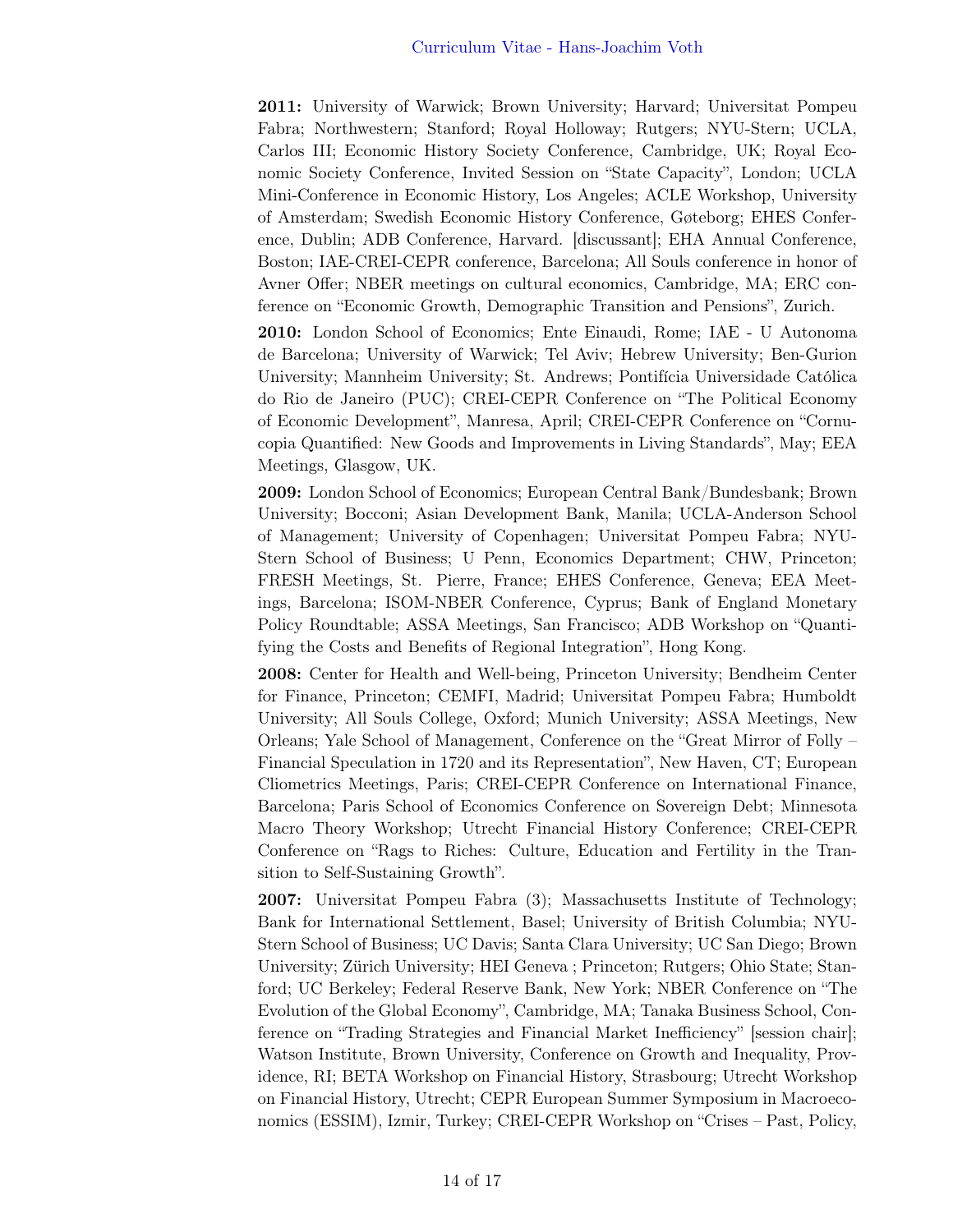and Theory", Barcelona; LBS-Hedge Fund Centre, Conference on "Hedge Fund Activism"; EHES Conference, Lund, June; EEA Conference, Budapest, August; EHA Conference, Austin, TX; Hans-Boeckler-Stiftung Conference on "Made in Germany", Berlin; CEPR Symposium on "Unifying the European Experience", London; International Political Economy Society Conference (IPES), Stanford; CREI-CEPR Conference on "Sovereign Risk", Barcelona.

DOCTORAL **Nico Voigtlaender**, Ph.D. 2008, "Essays on Long-run Growth and Productivity" students (Associate Professor with tenure, UCLA-Anderson School of Business).

> Bernhard Silli, Ph.D. 2009, "Essays on Portfolio Management" (Associate, Goldman Sachs, London).

> Juan-Manuel Puerta, Ph.D. 2011, "Essays in Migration and Fertility" (Inter-American Development Bank, Washington).

> Peter Koudijs, Ph.D. 2011, "Trading and Financial Market Efficiency in 18th-Century Holland" (Assistant Professor, tenure-track, Finance Department, Stanford Graduate School of Business).

> Diegowalter Pereira, Ph.D. 2011, "Inflation and Stock Markets" (JP Morgan). Mrdjan Mladjan, Ph.D. 2013, "Financial Dependence and the Severity of the Great Depression" (Assistant Professor, tenure-track, European Business School, Frankfurt).

> Jacopo Ponticelli, Ph.D. 2013, (co-advisor, with Nicola Gennaioli), "Essays on the Economics of Development" (Assistant Professor, tenure-track, Kellogg Business School, Northwestern University).

> Stefan Gissler, Ph.D. 2014, "Essays in Financial History" (Federal Reserve Board, Washington).

> Marc Goni, Ph.D. 2014, "Institutional Innovation and Assortive Matching: The London 'Season', 1700-1914" (Assistant Professor, tenure-track, University of Vienna).

> Andrea Matranga, Ph.D. expected 2017, "Risk and Welfare in the Transition to Sedentary Agriculture." (Assistant Professor, tenure-track, New School of Economics, Moscow)

> Jörg Stahl, Ph.D. expected 2017, "Capital Gain: The Economic Effects of Moving the German Capital to Berlin." (Assistant Professor, tenure-track,Finance Department, Universidade Nova, Lisbon)

> Felipe Valencia, Ph.D. 2015, "The Mission: Essays in Historical Development." (Assistant Professor, tenure-track, Economics Department, University of British Columbia)

> Vasiliki Fouka, Ph.D. 2015, "Essays in the Economics of Cultural Change: Evidence from Forced Integration" (Assistant Professor, tenure-track, Political Science Department, Stanford University).

Teaching 2015: Cultural Economics (PhD course), Zurich GSE; Research Seminar in Economic History (PhD course, Zurich GSE); Development Economics, U Zurich. 2014: Advanced Topics in Macroeconomics (PhD course, joint with Marios Angeletos), Zurich GSE; Financial and Economic Crises (Master's course), U Zurich;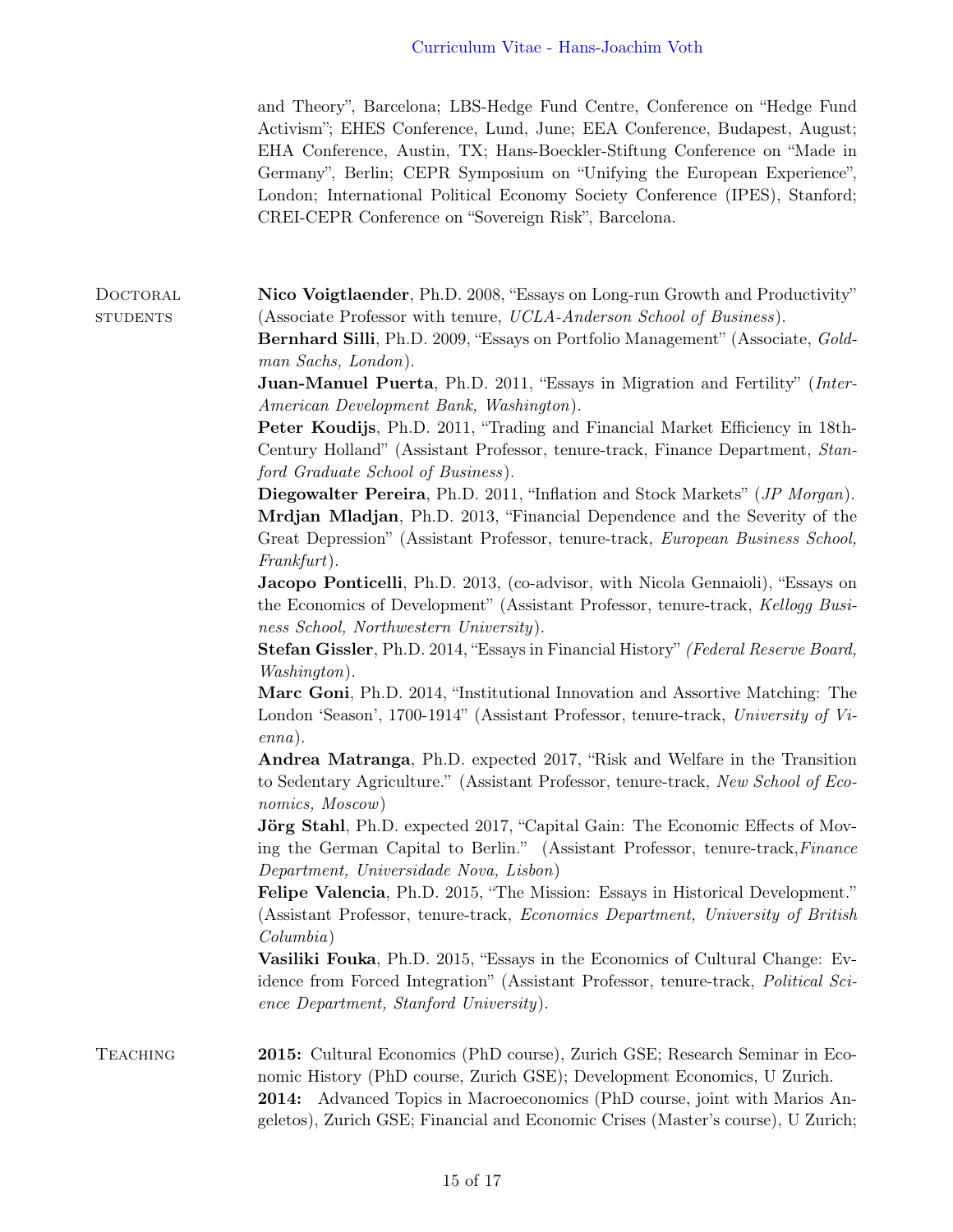Development Economics, U Zurich; The Rise of the Global Economy (Barcelona GSE-UPF, Master's course).

2013: The Rise of the Global Economy (graduate course), Barcelona GSE; Financial Crises, CREI-Barcelona Macro Summer School.

2012: The Rise of the Global Economy (graduate course), Barcelona GSE; Financial Crises, CREI-Barcelona Macro Summer School.

2011: PhD Research Seminar on Financial Crises: Past, Present, Future, UPF; The Rise of the Global Economy (graduate course), Barcelona GSE; Financial Crises, CREI-Barcelona Macro Summer School.

2010: The Rise of the Global Economy (graduate course), Barcelona Graduate School of Economics; Financial Crises, Crashes and Bubbles (graduate course), UPF and Barcelona GSE; Guest lecturer, undergraduate course on the Industrial Revolution, Economic History Department, LSE (February); Financial Crises, CREI-Barcelona Macro Summer School.

2009: PhD course on Financial Crises, Crashes and Bubbles, Copenhagen University; PhD Research Seminar in Financial and Economic History (graduate course), UPF; The Rise of the Global Economy (graduate course), UPF; Financial Crises, Crashes and Bubbles (graduate course), M.Sc. in International Finance, Trade, and Development, Barcelona GSE; Financial Crises, CREI-Barcelona Macro Summer School, UPF.

2008: The Rise of the Global Economy (graduate course), Economics Department, UPF; Convenor, Financial History Reading Group; Financial Crises, CREI-Barcelona Macro Summer School.

2007: Financial Crises and Bubbles (graduate course), UPF; Sovereign Debt: Theory, History, Policy [joint with Jaume Ventura], CREI-Barcelona Macro Summer School.

2006: Financial Crises and Bubbles (graduate course), Economics Department, UPF; The Economics of Financial Crises (MBA class), UPF-MBA program; Financial Crises, Crashes and Bubbles, CREI-Barcelona Macro Summer School, Economics Department, UPF.

2005: PhD course on Financial Crises, Crashes and Bubbles, Stockholm School of Economics; Global Perspectives on Business Enterprise (MBA class), NYU-Stern; Globalization: The Rise of the World Economy 1800-2000 (graduate course), UPF. 2004: Money and Power in the Modern World, 1700-2000 (MBA class), NYU-Stern; Topics in Economic History (graduate course), UPF.

2003: Capitalism and its Critics 14.72, Economics Department, MIT; American Economic History 14.71, Economics Department, MIT; Topics in Economic History (graduate course), Economics Department, UPF.

2002: Econometrics 14.32, Economics Department, MIT; Capitalism and its Critics 14.72, Economics Department, MIT.

2001: Economics of European Integration, UPF; Financial Institutions (graduate course), UPF; Topics in Economic History (graduate course), UPF.

2000: Economics of European Integration, Economics Department, UPF; European Capital Markets and Financial Centres, European Business School; Financial Institutions (graduate course), Economics Department, UPF; Estructura Economica International, Law Faculty, UPF; [joint with A. Carreras, M. Kipping], Topics in Economic and Business History (graduate course), UPF.